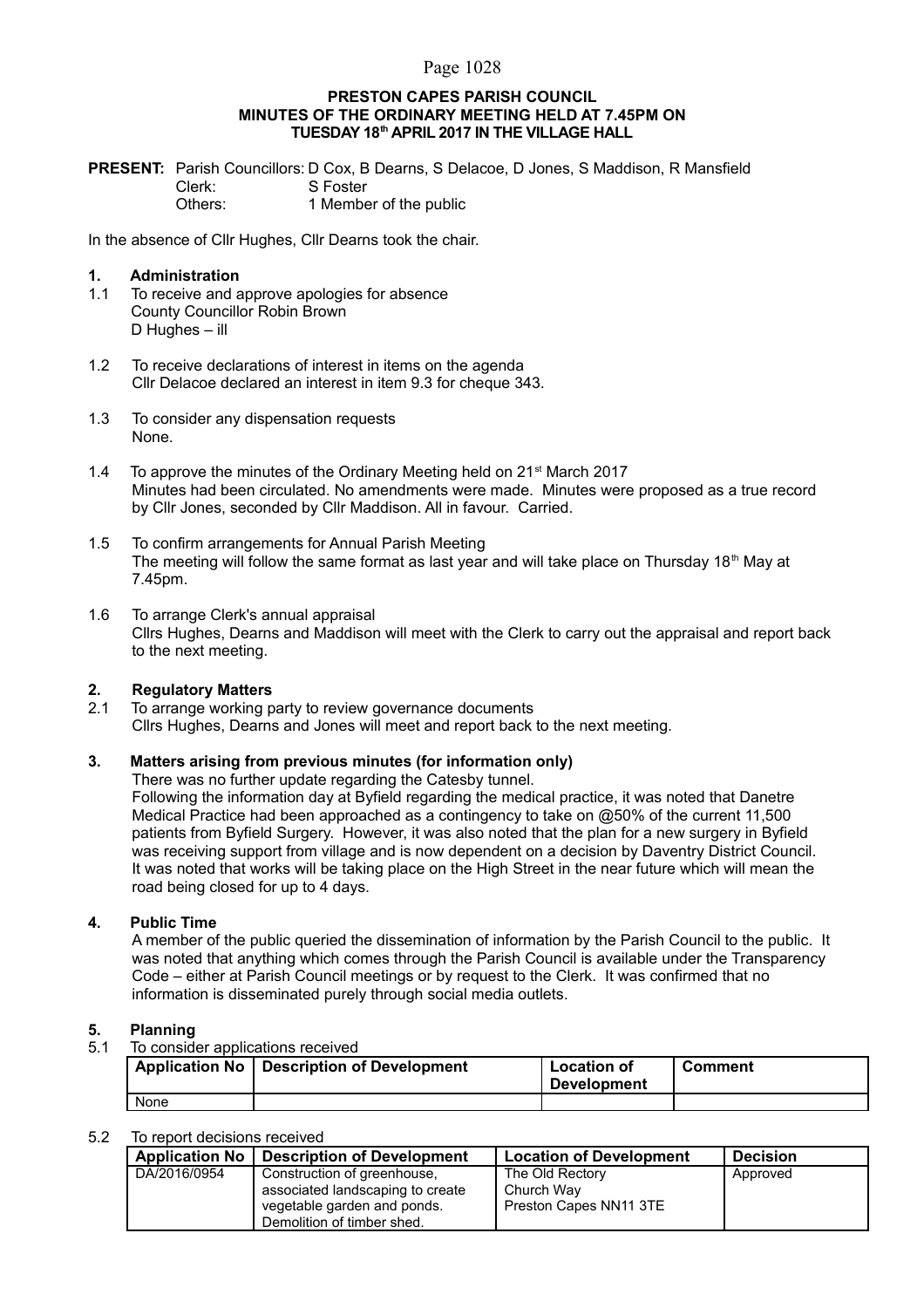5.3 Other planning matters (For report only) Nothing to report.

#### **6. Highways and Footpath matters**

To include:

6.1 Highways representative's report

The Clerk was asked to report the breaking up of the carriageway in two places between Little Preston and Tunningham Farm as well as damage caused to a telegraph pole along the same stretch of road. It was noted that Anglian Water are trying to make contact with the owner of a field adjacent to the crossroads.

The Clerk was asked to write to BT/Open Reach with a request that engineers clear away any detritus left when they have carried out works by the Open Reach box on the High Street.

#### 6.2 Footpath Representative's report

R Elkin reported that he had been in contact with NCC with regards to the neglect of footpaths. Mention was also made of landowners having a constant issue with walkers wandering off footpaths. After discussion regarding marking of such footpaths, it was agreed that R Elkin would look into fixing extra markers.

- 6.3 Parking within the village The Clerk had made no progress on this matter.
- 6.4 Confirmation of Community Enhancement Gang application No further information has been received since the application was made.
- 6.5 Consideration of The Definitive Map and the Rights of Way Improvement Plan The Clerk will request an electronic copy of the Definitive Map for uploading to the Preston Capes website. She and R Elkin will meet to complete the Improvement Plan questionnaire.
- 6.6 Consideration of DDC offer for PCPC to undertake Litter Picking Services It was noted that PCPC would receive £68 per annum for taking on the responsibility of litter picking within the 30mph village limits. After discussion, it was agreed that the PCPC would not take up the offer.

Cllr Cox arrived at the meeting at 8.25pm.

#### **7. Tree Warden's Report**

It was noted that some works had taken place at Bentree House. The Clerk will contact DDC to see whether these works had been agreed.

Cllr Cox reported that Japanese knotweed had reappeared at the property at the end of Old Forge Lane. The Clerk was asked to contact the owner with a request that it be dealt with in the proper way and confirmed to the Parish Council that the work has been carried out.

# **8. Update from Neighbourhood Watch/Police**

Nothing to report.

## **9. Finance**

- 9.1 To note income received
	- £ 0.06 Interest (Feb)
	- £214.82 VAT Reclaim (2016/2017)

| 9.2 | To note bank balances as at 01.04.17 |           |           |
|-----|--------------------------------------|-----------|-----------|
|     | Lloyds Bank Treasurer's Account      | £2.408.24 |           |
|     | Lloyds Bank Business Account         | £1.527.56 |           |
|     |                                      | £3,935.80 |           |
|     | Payments yet to clear                | £ 100.90  |           |
|     | Total funds available                |           | £3,834.90 |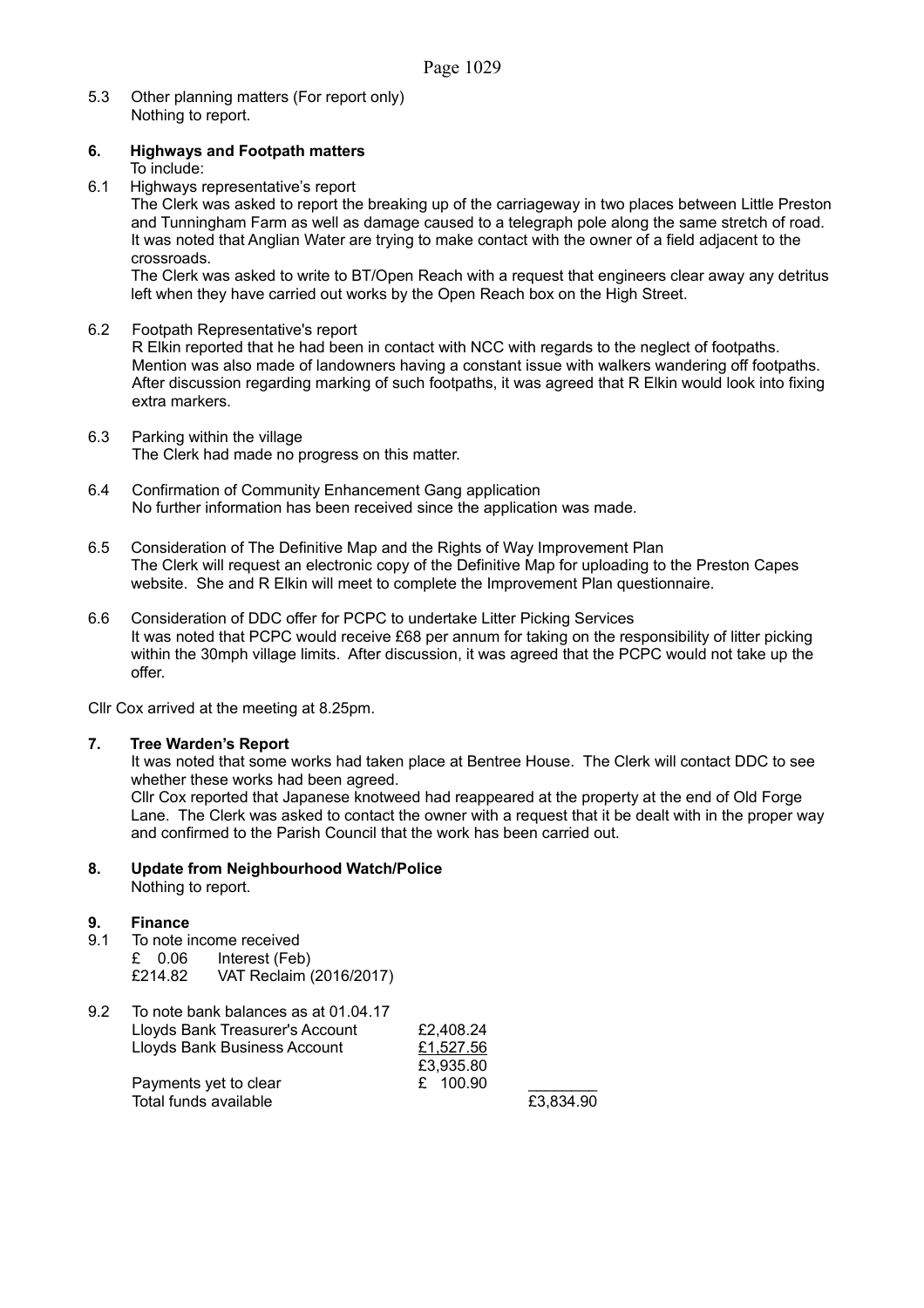#### 9.3 To approve payments

| <b>Details</b>           | <b>Amount</b> | + VAT | <b>Cheque</b> | <b>Pavee</b>        | <b>Authority</b> | <b>Cheque</b> |
|--------------------------|---------------|-------|---------------|---------------------|------------------|---------------|
|                          | (£)           | (£)   | Total $(E)$   |                     |                  | no            |
| Clerk's salary - Mar     | 154.22        | 0.00  | 179.15        | S Foster            | LGA 1972 s112    | 432           |
| Clerk's expenses - Mar   | 24.93         | 0.00  |               |                     | LGA 1972 s112    |               |
| <b>NALC Subscription</b> | 175.04        | 0.00  | 175.04        | Northants CALC      | l LGA 1972 s112  | 433           |
| 01.04.17-31.03.18        |               |       |               |                     |                  |               |
| Rent for meetings        | 14.00         | 0.00  | 43.30         | <b>Village Hall</b> | LGA 1972 s112    | 434           |
| Rent for litter pick     | 29.30         | 0.00  |               |                     |                  |               |

Proposal: To approve payment of the above cheques. Proposed by Cllr Dearns, seconded by Cllr Maddison. All in favour. Carried.

9.4 To receive end of year financial accounts Cllr Dearns and the Clerk confirmed that they had met and prepared the end of year figures which are now available for circulation.

- 9.5 To consider requesting quotes for insurance cover The Clerk was authorised to request insurance cover quotes for consideration at the next meeting.
- 9.6 To complete Annual Return Sections 1 and 2 Parish Councillors answered all questions in Section 1 and Cllr Dearns confirmed that he agreed figures in Section 2. Both Sections were duly approved and signed.

#### **10. Consultations**

- 10.1 NCC Northampton Orbital Route and Northampton North-West Relief Road (Closes 30.06.17) No comment to be made.
- 10.2 NCC Library Online Use Survey 2017 (Closed 09.04.17) No comment had been made.

#### **11. Correspondence Received**

| 11.1 | <b>NCALC Update</b>                                                                        | Noted                                 |
|------|--------------------------------------------------------------------------------------------|---------------------------------------|
| 11.2 | Legal services for town and parish councils                                                | Noted                                 |
| 11.3 | Police & Crime Plan 2017-2021                                                              | <b>Noted</b>                          |
| 11.4 | DDC - Women's Tour Community Briefing (By email)                                           | Noted                                 |
| 11.5 | NCC - Preston Capes/Charwelton Road re-surfacing notification                              | <b>Noted</b>                          |
| 11.6 | Police – Meeting with Stephen Mold on Tuesday $6th$ June                                   | Cllrs Hughes and<br>Delacoe to attend |
| 11.7 | Northants Local Access Forum – Recruitment of new members (By email) To be considered by R | Elkin                                 |

#### **12. Matters not covered on the agenda above**

#### 12.1 To update on adopt a kiosk

No progress. It was noted that the light in the kiosk is now working.

12.2 To update with regards to defibrillator in Little Preston

Cllrs Dearns and Maddison had met with an electrician with regards to cabling to the cabinet. Quotes will be sought for consideration at the next meeting. Discussion took place regarding relocating the noticeboard along with the defibrillator to a more appropriate site. The Clerk was asked to research a covenant or wayleave agreement for the placing of cables on Cllr Maddison's land.

- 12.3 To update on request for copies of Daventry Calling to be delivered to households Copies had been received by post. The Clerk was asked to thank DDC.
- **13. New matters requested for next agenda** None.